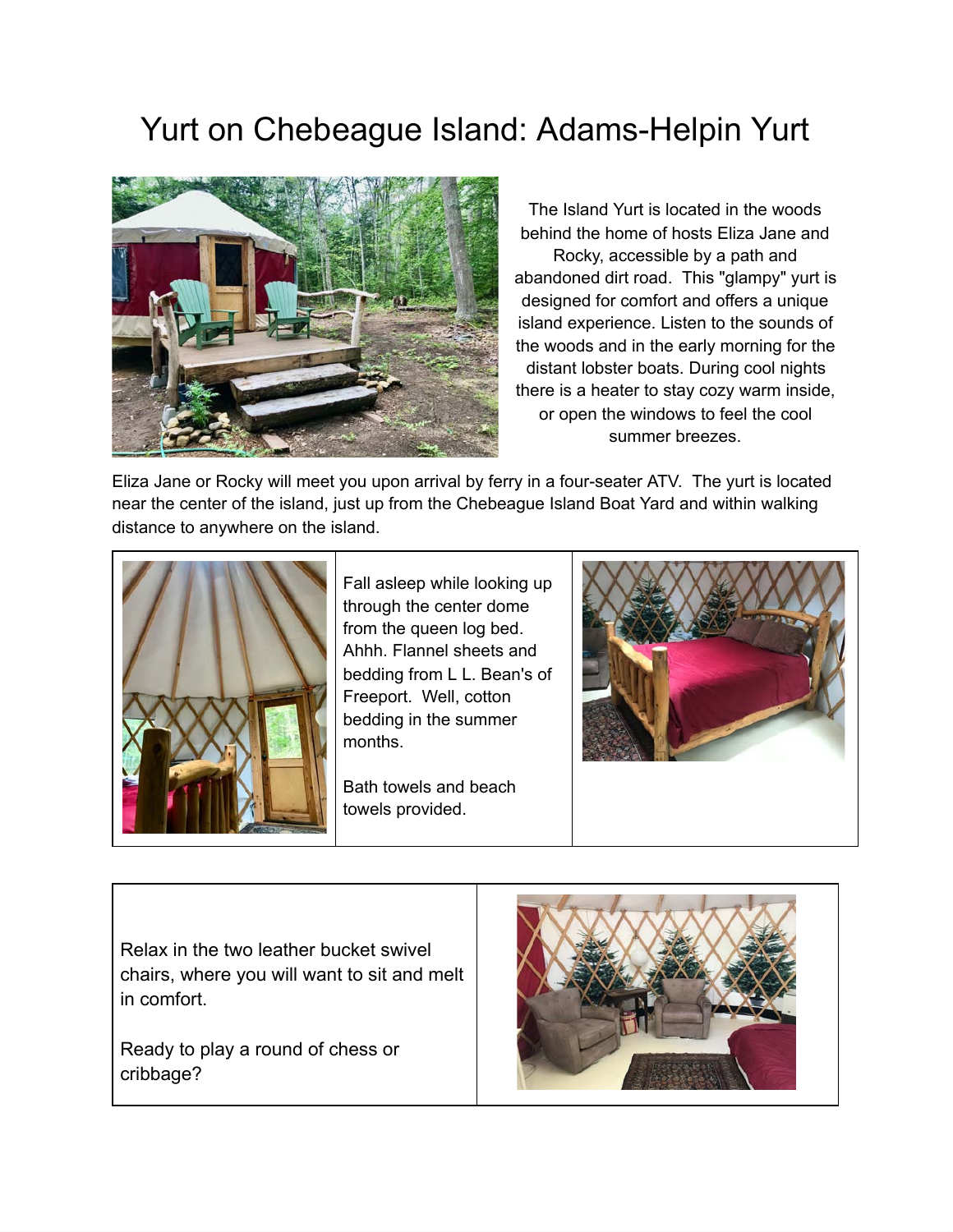

The yurt kitchenette is set up for rustic cooking, and includes cookware, utensils, dishes, oil for cooking. A two burner stove is a traditional stove common in boats. Under the counter is a small dorm-size fridge. The kitchen sink has a foot operated pump from a water tank. Plenty of drinking water. Hot water is provided by an electric kettle, and a Melitta pour-over coffee set-up.



The front deck and chairs face a private abandoned dirt road that runs through 15 acres of woods. A screen house can be set up during mosquito season.

Sit around the BioLite fire pit at night, good for grilling or marshmallows. Plenty of camp wood is provided. The fire pit is raised on legs and safer for use in the woods, but caution is always advised.

When lobsters are in season, an outdoor cooker and steam pot can be provided upon request, along with everything needed for a lobster dinner. During summer/fall months, fresh organic produce is available at the Second Wind Farm, a 15 minute walk away through a path in the woods. Check with hosts for local eat in and take out eateries, all within walking distance.

The composting toilet is adjacent to the yurt, in an outhouse tent on a raised platform. The composting toilet is surprisingly "neutral." A second pop up shower tent has a sunshower with a foot pump, shampoo and liquid soap provided.

There is electricity in the yurt for indoor lighting and device charging, but this yurt feels off the grid. Be sure to bring a headlamp.

\$125/night, 2 night minimum, \$750/week

FMI Contact Eliza Jane: 207-233-8533 [elizaadams78@yahoo.com](mailto:elizaadams78@yahoo.com)

Location: 389 South Road, Chebeague Island